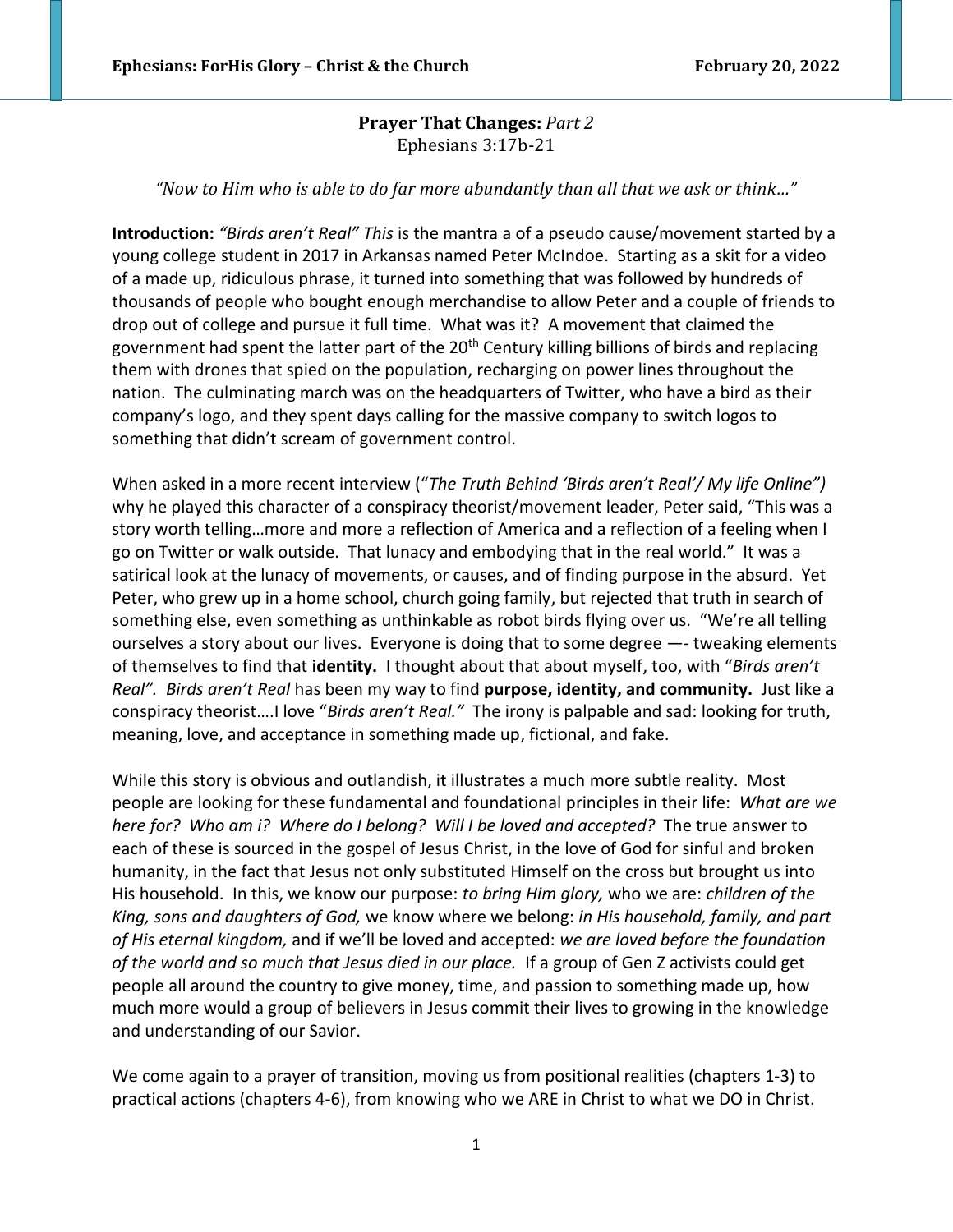Prayer is an essential piece of this holistic view of life in Christ, and what Paul prays FOR is of utmost importance. Before we can DO all that God has commanded us, we must know and comprehend the vast love He has for us. This is the essence of Paul's prayer, and should inform our prayer for each other.

Before looking at the last two purposes or requests of this prayer, let's look at the flow once again, this time working *backwards* through the text. Starting in verse 19, we see that Paul prays that the church would be *filled with the fullness of God.* This is the height of our call to perfection and maturity. The only way this can happen is if we have the strength to comprehend and know the love of Christ (18-19), which is based on our rooting and grounding in love, which is a result of having Christ dwell in our hearts (17a), which can only happen when we are strengthened in our inner man through the Spirit (16). We note the work of the **Trinity**  here in our lives, with the work of the Spirit in the inner man, Christ in our heart, and God filling us full. This is how we become **spiritually mature,** which is not an option, but rather an expectation for every child of God.

## **Coming to Grips with the Love of Christ** (17b-19a)

"*That you, being rooted and grounded in love, may behave strength to comprehend with all the saints what is the breadth and length and height and depth, and to know the love of Christ that surpasses knowledge…"*

Again, this is the second "hina" clause which gives us the second great request or purpose of this prayer. This second has to do with "LOVE", which is simply defined as seeking the highest good of the one loved, implying humility, sacrifice, and service. This request is made up of a 1) result and 2) a request for strength.

**Result leading to love – "being rooted and grounded in love" is a direct result of being** strengthened by the Spirit in our inner being, which will allow Christ to dwell in our hearts by faith. In order to have understanding, our inner self must be **renewed or reconfigured,** and Christ must become the master of our entire life, taking up residence in every part of our heart, including our desires, motives, and passions. This means that our hearts are NOT typically bent to understand the true definition of love, but are instead shaped toward ourselves, loving out of selfishness or passions rather than seeking the highest good of others. There are two metaphors Paul uses to how love affects us. "*Love is the soil in which believers are rooted and will grow, the foundation*  upon which they are built."<sup>1</sup> The first is a picture of agriculture, the second from architecture. Both of these reiterate the same thing. Love is the means by which we grow, not just into maturity, but in our knowledge of love itself. Remember, we are planted to grow and built to last. God's love for us in Christ, which is the focus here, was not showered on us to simply sit on and bury. As my good friend Doug Bookman said, "I like teaching overseas, because teaching in the States is like feeding fat sheep who go home and take a nap." The Spirit dwells in us to continually shed light on the

<sup>1</sup> Peter T. O'Brien "The Letter to the Ephesians", p. 260.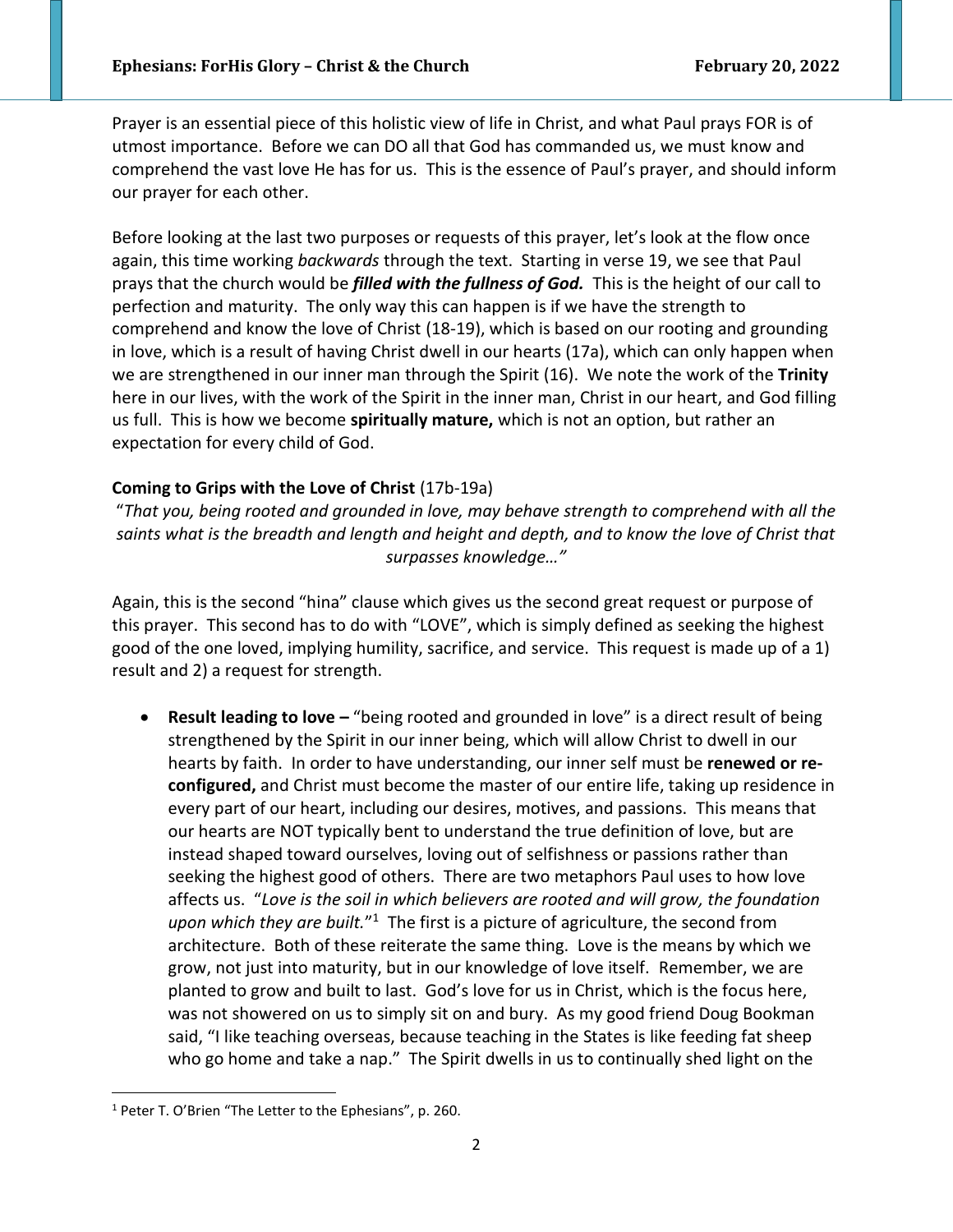truth, convict us of sin, and lead us in the light. Christ dwelling in our heart by faith means that He is shaping us everyday to be more like Him. There is no such thing as **spiritual neutrality in our life.** A seed is not planted to lay dormant in the dirt, nor is a foundation of a building significant if nothing is placed on top of it. Love is what created new life in us with Christ's loving death on the cross. Our responsibility is to operate with the strength He provides to grow from there.

- **Request of understanding love –** It is important to understand that the love talked about in this prayer is a comprehension of God's love for us, not our love for him or even others. However, the point of this request is that WHEN we grow in our understanding of His love for us, we will be able to fully love each other, which is the point in 4:2, 4:15, 5:2, etc. The main prayer is that we would have **strength or power** to come to grips with, comprehend, and know the love God has for us in Christ.
- 1) **Comprehending Love**  How do we comprehend God's love for us? In some ways, even a child can understand at some level what it means to love, but not fully. How many of us as parents have understood how much OUR parents loved us once WE became parents ourselves? Then we began to understand the lengths a parent will go to love their own and the true meaning of sacrifice. Is there much of anything that we would not do for our kids? But here comprehension is described **two ways:**
- **Comprehending love is a community project –** We comprehend "with all the saints". Growth in an individual believer CANNOT happen in isolation but must happen in the context of relationships, playing out the 'one-anothers'. We EXPERIENCE this when we walk with each other in love, bearing with, forgiving, unifying, helping, sacrificing for and serving. But to comprehend the love of God we need to be with others who are also seeking to comprehend God's love for us. Notice that we do this with ALL, not just those like us. When we are in close proximity with each other, we see how God's love plays out the same way in all of us in vastly different ways. This is why we cannot simply exist in a church family online or for 2 hours a week alone. We are with each other in study, in seeking to understand, in observing how God's love plays out in other lives. There is a front row seat we get each week in our Shepherding group as we share what's going on in life through the lens of God's love for us.
- **Comprehending love is a lifetime venture –** Admittedly, this is a tough sentence to understand, because Paul uses words of measurement without definition or even tying it off. Many options exist to explain what Paul was pointing to, but the best option sits in the context, that he is describing the vast, fully orbed definition of God's love for us. Let me give you a possibility embedded in the context of Ephesians as to the dimensions of God's love:

**BREADTH –** How *broad* is the love of Jesus Christ? It is broad enough to bring in both those near and far from Him, both Jews and Gentiles, into His family with no wall of division, bringing everyone in on the same terms so that we are made into one family, one temple, and one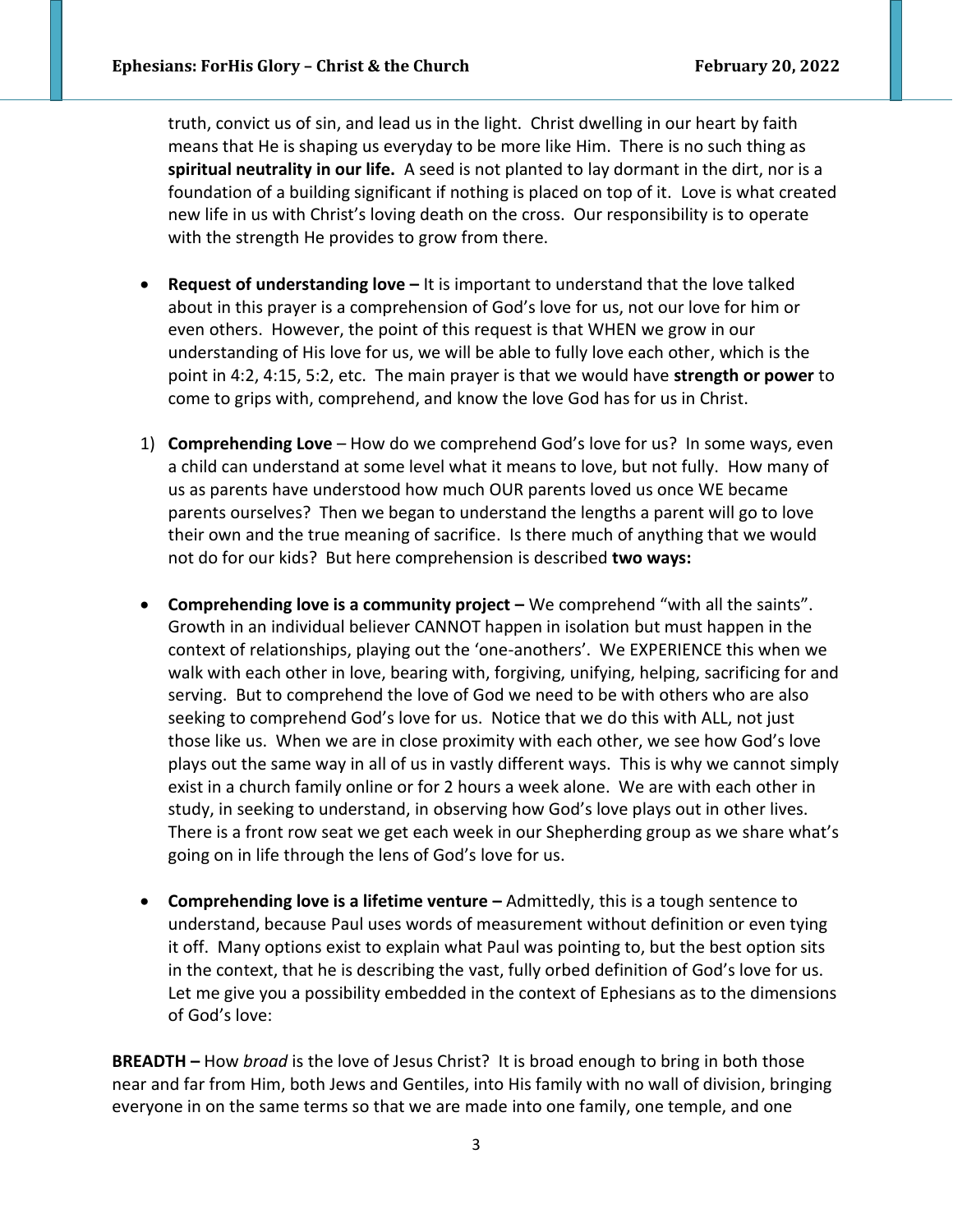nation. We live in a day and age that wants to separate people into classes, economics, and skin color, with each having different rules. God tears all of those down in the gospel, recognizes the fact that we are the SAME in sin and need of salvation, and saves us with the same blood. How broad is the love of Jesus? He can and will save anyone, from all nations, tongues, tribes, and languages.

**LENGTH –** How *long, or what is the length,* of Jesus' love? Look again at Eph. 1:4. He chose us in Him before the foundation of the world, to be holy and blameless before Him **in love!** His love transcended eternity past, but it did not stop there, because Eph. 2:7 says he wants to show us His grace and kindness toward us into eternity future, because of the great love with which He loved us. So, there is no end of the length of the love He has for us, but stretches out before time began and continues when time will not end.

**HEIGHT –** What is the height of His love? It goes as high as heaven, since that is where Christ is seated (1:20) and we are seated with him (2:6). That is the place where all blessings come to us (1:3). "For your steadfast love is great above the heavens; your faithfulness reaches the clouds" (Ps. 108:4). "For as high as the heavens are above the earth, so great is his steadfast love toward those who fear him" (Ps. 103:11). How high is the love of God in Christ? As high as the heavens where Christ is seated on His throne.

**DEPTH –** How *deep* is the Father's love for us? Deep enough that while we were still sinners, Christ died for us (Rom. 5:8). Deep enough to take dead sinners under wrath who were captive to the course of this world and make us alive through His love, mercy, grace, and kindness (Eph. 2:1-7). It's why we sing "How deep the Fathers love for us" by Stuart Townsend, "How deep the Fathers love for us, how vast beyond all measure, that He should give His only Son to make a wretch His treasure. How great the pain of searing loss, the Father turns His face away. As would do which mar the Chosen One, bring many sons to glory." That's deep love indeed.

God's love can save anyone, extends from eternity to eternity, reaches to the heavens, and plumbs the depth of salvation through His blood. This love cannot be comprehended on our own: we need each other. This love cannot be comprehended in our flesh: we need the Spirit to strengthen, Christ to dwell, and God to strengthen.

**2) Knowing Love –** But Paul did not stop his prayer there, but gives another vast superlative concerning love. We are to "**know Christ's love that SURPASSES knowledge"!** The key word here is the word "know", which does not simply mean an intellectual capture but an EXPERIENTIAL understanding. God's love for us in Christ is something we get to have in our life, daily, as we taste of His goodness, forgiveness, and grace. The fact that His love surpasses knowledge not only signals its vastness, but also the necessity of divine intervention for us to actually come to grips with it. Jesus loved us selflessly, leaving the glory of the Father and taking on humanity, veiling Himself as a lowly servant, allowing men to spit on Him, nail Him to a cross, and becoming a curse for us. The One who created and sustains this world, which was made by, through, and for Him, willingly placed Himself under the wrath of God, being judiciously condemned by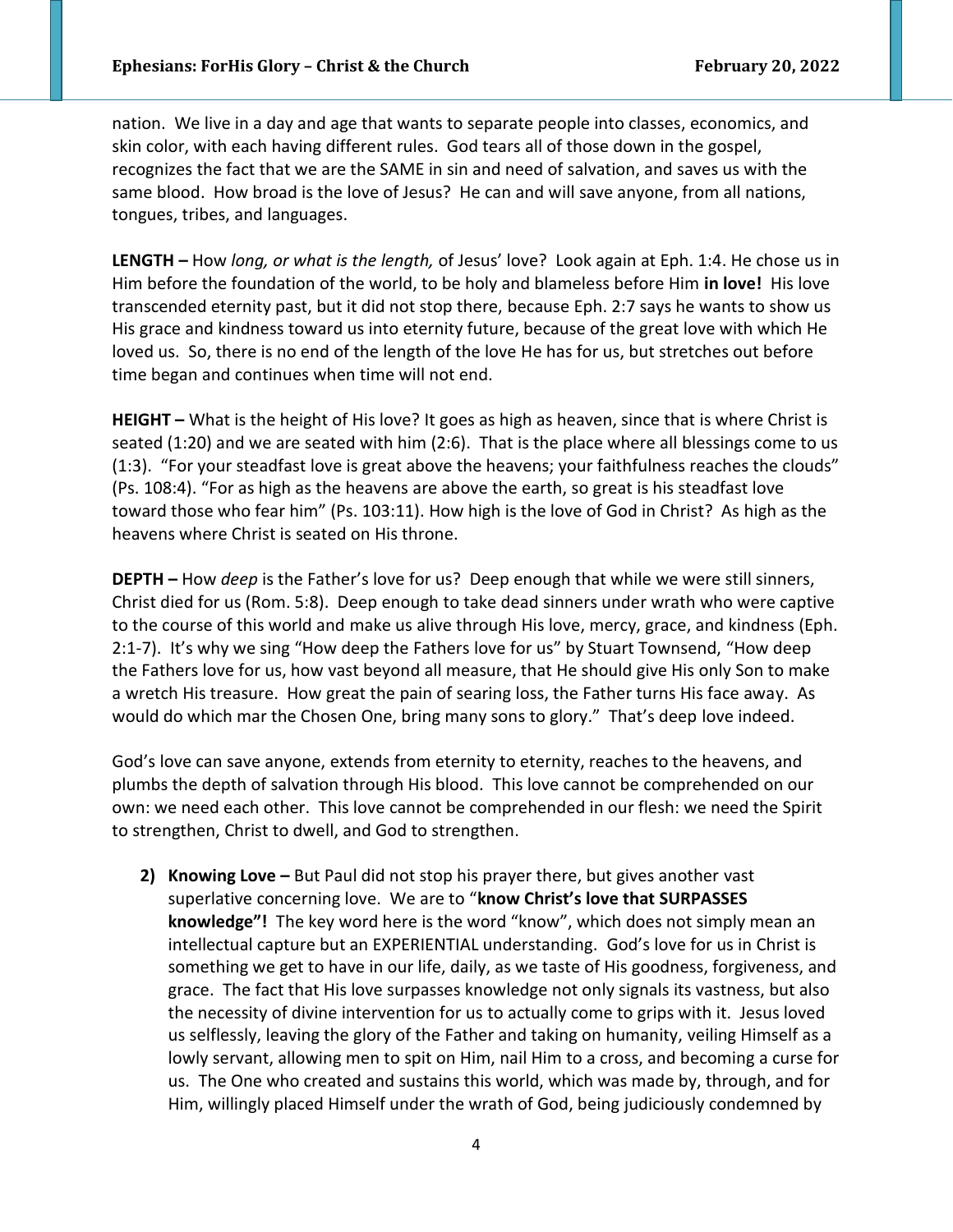the Father who treated Christ as if He had committed every sin of every believer for all time. The One who forgave those who sinned continually, called those who didn't even want Him, and selflessly laid down His life for those who were seeking to save theirs. This is the love we are to KNOW, understand, and by which we respond to others.

Why is comprehending and knowing this love so important? We are loved with such a vast love that we can be filled with **confidence rather than insecurity** that we have value and meaning. It means that no matter the situation you find yourself, whether its financial strain or cancer, or whether you're struggling in your marriage or with your kids, or whether you are discouraged by circumstances or prospects of the future, God is using all of these to deepen our understanding of His love for us. He acts always according to His love, and we cannot be separated from the love of God in Christ Jesus our Lord (Rom. 8:39).

## **When God Grips us Fully (19b) –**

*"That you may be filled with all the fullness of God."* 

What is the culmination of comprehending and knowing God's love for us? That we'd be "filled with all the fullness of God!" To be honest, I'm not even sure how to articulate or explain this one. The goal of this is to be filled up to the fullness of God in terms of His moral excellence and perfection. This is the end of a prayer that paves the way for all the calls to walk in Christ in chapters 4-6. The goal of our life is to submit ourselves to God, to yield ourselves so completely, to be crucified to our former life, that God is in complete control of us from the inside out. The marks of this kind of life is a settled contentment, a hatred of sin, a love for others, a love and growth in God's Word, an active growth in obedience, faithfulness in making disciples, and glorifying God in His church.

Now we stop here and simply ask this: is this how we pray for each other? We spent time as elders on Thursday night reading through 4 prayers of Paul (Eph. 1:15-23; 3:14-21; Phil. 1:9-11; Col. 1:9-11) and then we prayed for you. Instead of merely praying for situations to improve or pain to be relieved, we prayed that these truths would be true and growing in you. Is this how you pray for your spouse? For your kids? For your elders? What we pray for reveals what we hope God does in our midst. If we are going to be a healthy church, these are the things we need to seek from the Lord on each other's behalf.

## **God's Grip on Glorifying Himself in all Things (20-21)**

*"Now to him who is able to do far more abundantly than all that we ask or think, according to the power at work within us, to Him be glory in the church and in Christ Jesus throughout all generations, forever and ever. Amen."*

The end of this chapter and entire first 3 chapters ends with a DOXOLOGY, which is appropriate, since the letter began with one. A doxology is an expression of praise to God, one that would be repeated often in worship. This is one of the boldest declarations of God's greatness and ability in all of Scripture, so this is a worthy one to remember. This is also a declaration of what we truly desire, or more succinctly, what we know God desires.